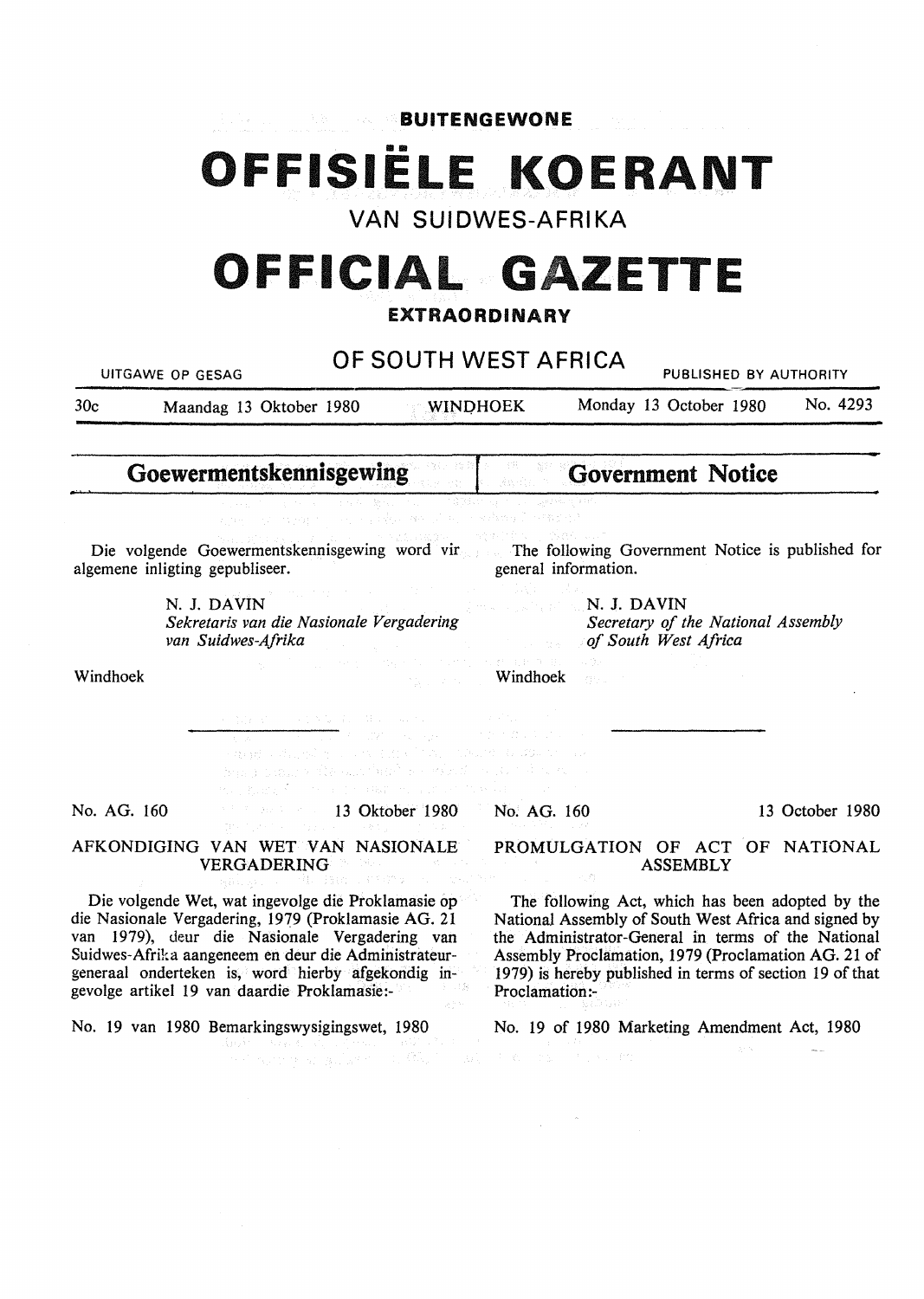### Wet No. 19, 1980 BEMARKINGSWYSIGINGSWET, 1980

a sin *(Engelse teks deur die Administrateur-generaal onderteken op* 7 *Oktober 1980)*  RAMICADARIAN

#### WET

**Tot wysiging van die Bemarkingswet, 1968, ten einde voorsiening te maak vir die aanwending van sekere gelde ter bestryding van goedgekeurde uitgawes van die Suidwes-Afrikaanse Landbou-unie en sekere by genoemde Landbou-unie geaffiUeerde organisasies en om terugwerkende krag aan 'n sekere Goewermentskennisgewing te verleen.** 

> DAAR WORD BEPAAL deur die Nasionale Vergadering van Suidwes-Afrika, soos volg;

Wysiging van artikel 46D<br>van Wet 59 van 1968, soos<br>ingevoeg deur artikel 15<br>van Wet 109 van 1977.

Verlening van terugwerkende krag aan Goe mentskennisgewing AG. 112 van 1980.

u) P

년 6월 4일 달 달 동

 $\gamma\in\mathbb{R}$ 

Kort titel en inwerkingtre-

ding.

 $\widetilde{\mathcal{F}}_{i,j}$ 

ねって こぼう

maya El

1. Artikel 46D van die Bemarkingswet, 1968, word hierby gewysig deur paragraaf (a) van subartikel (2) deur die volgende paragraaf te vervang:

"(a) om die uitgawes wat deur die Suidwes-Afrikaanse Landbou-unie en organisasies wat in die lewe geroep is om die een of ander vertakking van die landboubedryf te bevorder en by bedoelde Suidwes-Afrikaanse Landbou-unie geaffilieer is, aangegaan word in verband met die verrigting van hulle werksaamhede en wat deur die Administrateur-generaal goedgekeur word na voorlegging aan horn deur bedoelde Landbou-unie van ramings van die behoeftes van bedoelde Landbou-unie en bedoelde organisasies in verband met die verrigting van sodanige werksaamhede, te bestry;".

2. Die algemene heffing opgelê by Goewermentskennisgewing AG. 112 van 1980 en die voorskrifte en regulasies daarby uitgevaardig en bepalings daarby gedoen word geag met ingang van 17 Julie 1980 aldus opgele, uitgevaardig en gedoen te wees.

3. Hierdie Wet beet die Bemarkingswysigingswet, 1980, en word geag op 17 Julie 1980 in werking te getree het.

33.33